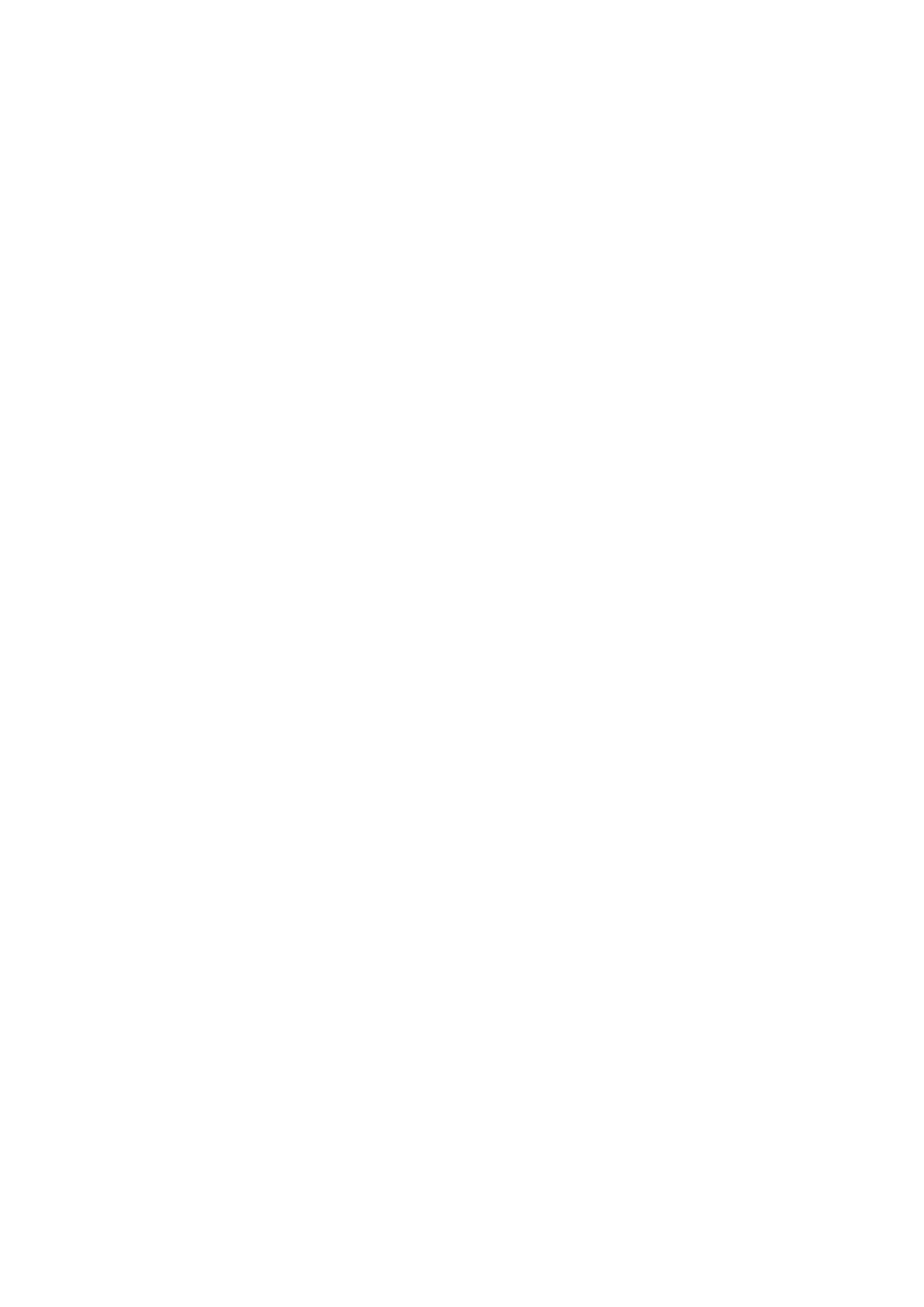The structures of atenolol on fullerene were designed primarily using of Gauss View 5.0.8 and nanotube modeler 1.3.0.3 soft wares. The interaction effects of atenolol on Fullerene were investigated through attachment to three different base positions. All these calculations are done under the assumption of standard state of gas phase, pressure of 1 atmosphere, and temperature of 25 degrees centigrade. The calculations are performed, using a Pentium 4 PC with a Windows 7 OS and a Core i5 processor.

#### **3. Materials and methods:**

All structure relating to structure of Atenolol and Nano Fullerene- Atenolol were designed primarily with use of Gauss view 5.0.8. In order to do final optimization, Gaussian 98 program of package HF method were used. However, for this purpose, 6-31G basis set was used. Computation was done in gas phase. Total computations were done with use of Pentium III with processor Intel core i5 with memory of 4 gigabytes and inside the operating of windows SEVEN. All computations were performed under gas phase, 1 atmosphere and 298 Kelvin temperature.

#### **4. Results and discussion**

In this study, Atenolol drug and its 3 fullerene derivatives investigated. The related structures are named in the following way:

| NO  | <b>Symbol</b> | <b>Matter</b>                                       |  |
|-----|---------------|-----------------------------------------------------|--|
|     | AТ            | Atenolol                                            |  |
|     | FAT(1)        | Nano-drug from binding of Atenolol C1 to Fullerene  |  |
| J., | FAT(2)        | Nano-drug from binding of Atenolol C20 to Fullerene |  |
|     | FAT(3)        | Nano-drug from binding of Atenolol C27 to Fullerene |  |

The results showed that the calculated energy gap is typically much higher of the Atenolol than atenolol attached to fullerene in each three connection is different and the other hand the amount of that in each three atenolol binds to fullerene to connection forms is different and mostly the same compared with the accuracy of thousands.

In this work Atenolol was linked to the fullerene, atenolol drug and its 4 fullerene derivatives investigated. Then compare Enthalpy (∆H), Entropy (∆S), Gibbs free energy (∆G) parameters between atenolol alone and nano-fullerene- atenolol.

**Table 1.** Obtained energies, entropies of in fullerene Derivatives of Atenolol drug, calculated at the levels of B3LYP/6-31G (d) (Kcal/mole).

| <b>Energy parameters</b> | Н        |           | ΔĠ       |
|--------------------------|----------|-----------|----------|
| FAT(2)                   | 1.172135 | $-63.84$  | 1.202468 |
| FAT(1                    | .17535   | $-71.195$ | .209177  |
| FAT(3)                   | 180031   | -61 736   | 1.209364 |

**Submit the manuscript to** *www.ijnc.ir*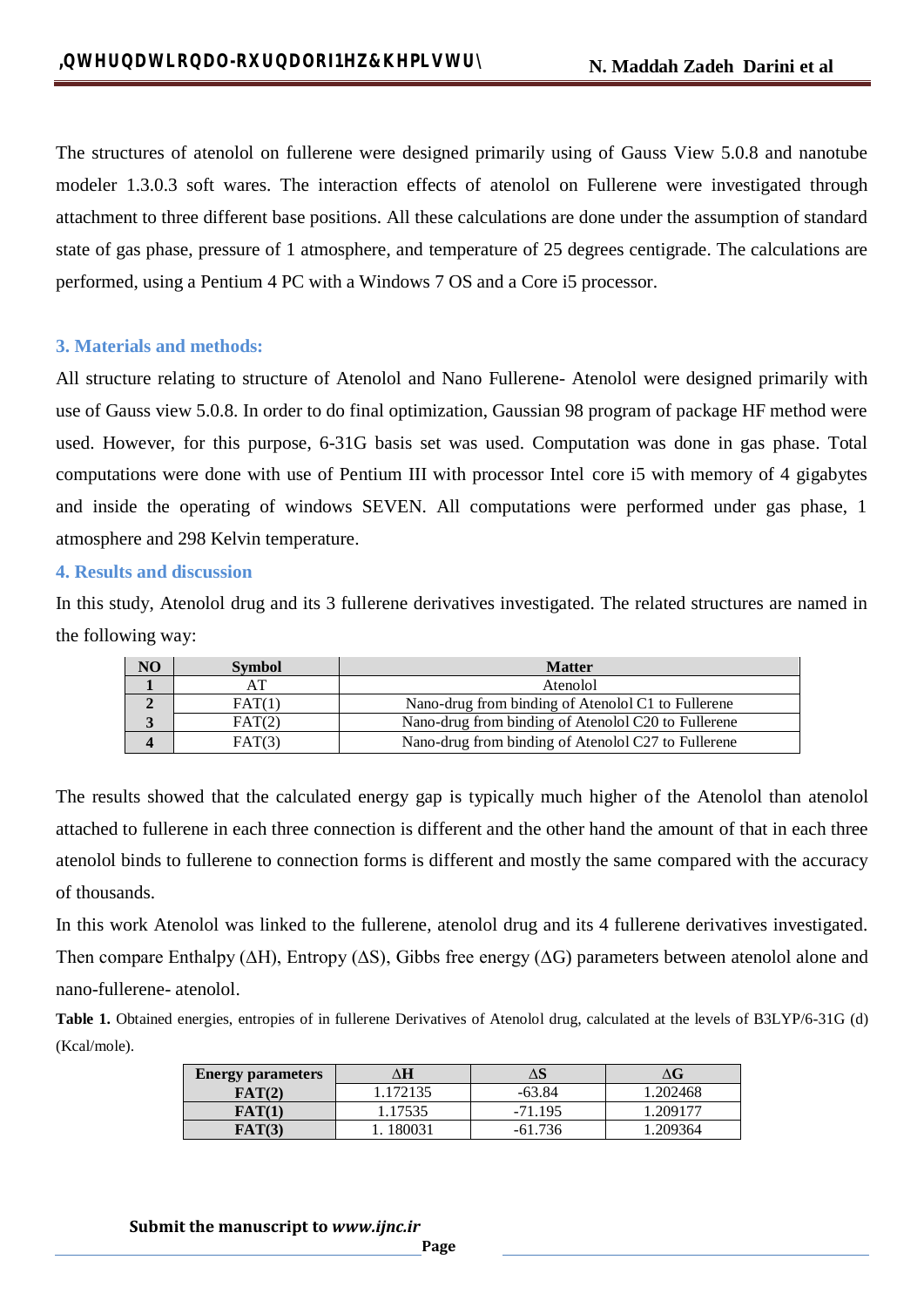





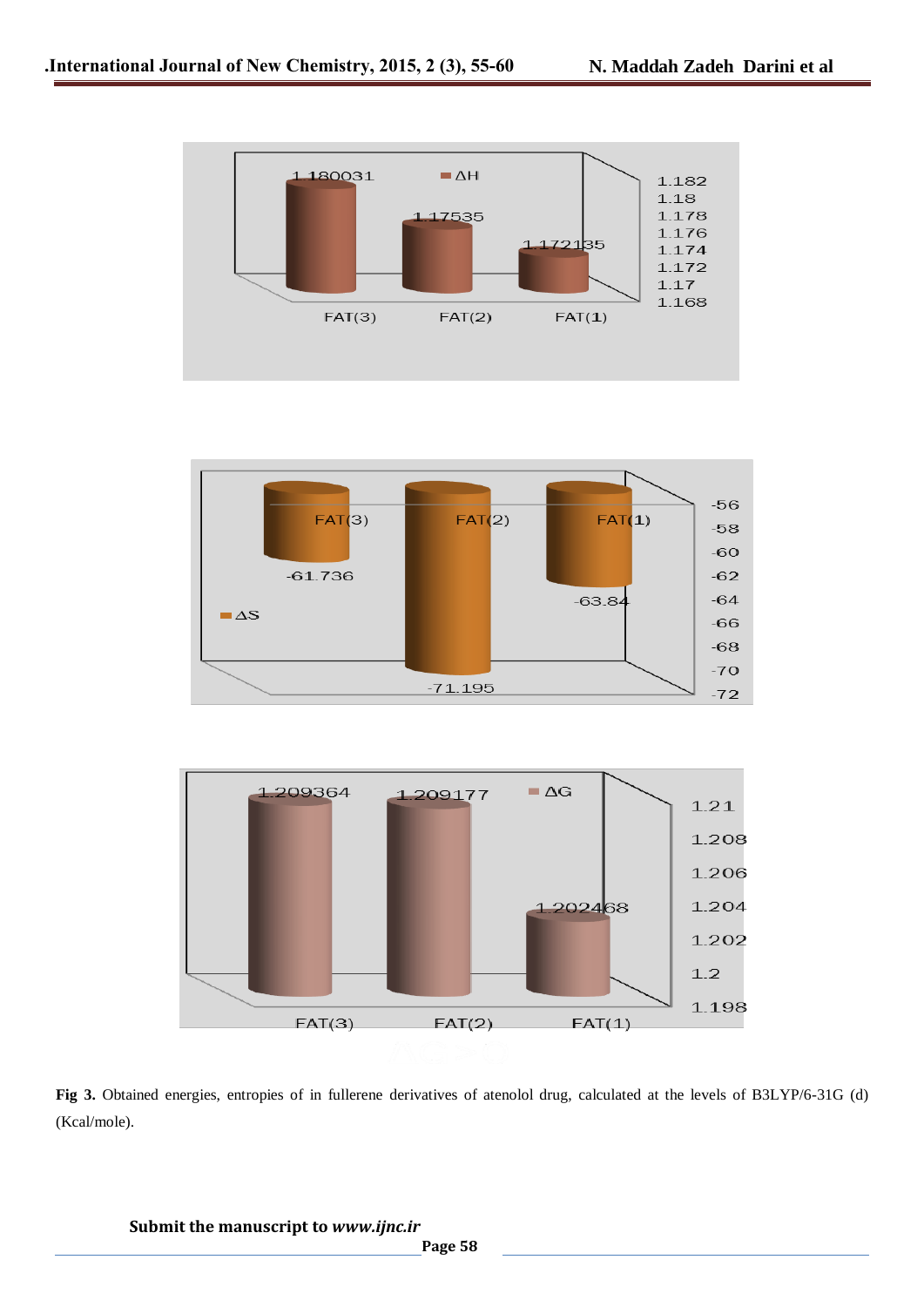# **4. Conclusion**

Computational quantum mechanics at the theory level of B3LYP/6-31G on the structure of fullerene and fullerene derivatives of atenolol drug was done separately and only when the structure of atenolol was attached to fullerene and the results of this computation can be classified as follows:

- The investigation of all the parameters show that the attachment of atenolol structure to fullerene structure will influence the Enthalpy (∆H), Entropy (∆S), Gibbs free energy (∆G) changes are able to be investigated in the electrical and chemical parameters of fullerene derivatives structure.

- The calculation of the values in the table ( $\Delta H > 0$ ) ( $\Delta S > 0$ ) ( $\Delta G > 0$ ).

- Represents the energy, Enthalpy (∆H), and the results show the reaction is endothermic FAT (3)> FAT  $(2)$ > FAT $(1)$ 

- Entropy (∆S) represent irregularity and the results show a decrease in the amount of irregularities. FAT  $(3)$ > FAT  $(1)$ > FAT  $(2)$ 

- Gibbs free energy (∆G) is the amount of energy available to a process and when it is positive.
- When ( $\Delta G$ > 0) is show non-spontaneous reaction, ( $\Delta G = \Delta H$   $\Delta S$ ) FAT (3)> FAT (2)> FAT(1).

The calculation of the values show this reaction is non-spontaneous.

### **Acknowledgment**

 We are appreciating and thanking islamic azad university of Yeager-e-Imam Khomeini (Rah) share rey branch.

# **References**

- 1. K.S. Novoselov, A.K. Geim, S.V. Morozov, D. Jiang, Y. Zhang, S.V. Dobonos, Science, 306 (2004) 666.
- 2. K.S. Novoselov, A.K. Geim, S.V. Morozov, D. Jiang, Nature, 438 (2005) 1970.
- 3. M. Terrones, A. Botello-Mendez, J. Campos-Delgado, F. Lopez-Urias, Nano Today, 5 (2010) 351.
- 4. B.C. Brodie, Ann. Chim. Phys, 59 (1860) 466.
- 5. W.S. Hummers, R.E. Offeman, J. Am. Chem. Soc, 80 (1958) 1339.
- 6. S. Stankovich, D.A. Dikin, G.H.B. Dommett, Nature, 442 (2006) 286.
- 7. Z. Gomez, R.T. Weitz, A.M. Bittner, M. Scolari, A. Mews, Nano Letters, 7 (2007) 3499.

8. W.W. Cai, R.D. Piner, F.J. Stedemann, S. Park, R.S. Ruoff, Journal of Physical Chemistry, 321 (2008) 1815.

9. W. Gao, L.B. Alemany, L. Ci, P.M. Ajayan, Nature Chemistry, 1 (2009) 403.

**Submit the manuscript to** *www.ijnc.ir*